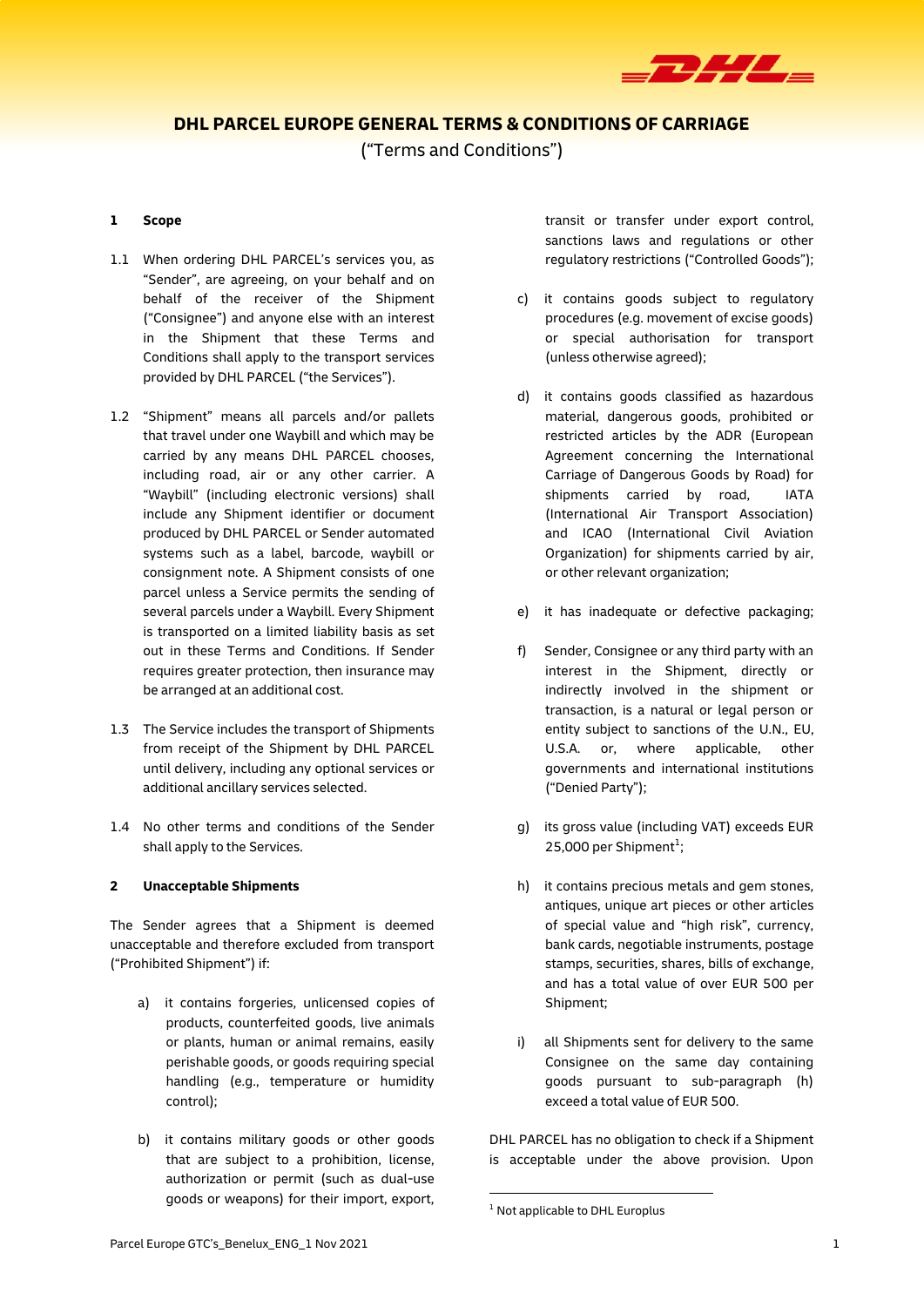

reasonable suspicion of any Prohibited Shipment or for safety, security, customs or other regulatory reasons, DHL PARCEL shall be entitled to open and inspect a Shipment. Any inspection by DHL PARCEL shall not release the Sender from its obligations. If a Shipment is deemed to be unacceptable, DHL PARCEL may (i) refuse the Shipments without providing the reasons, (ii) return the Shipment at the cost of the Sender or keep the Shipment for collection by the Sender, or (iii) accept and convey the Shipment without notifying the Sender and subsequently request an appropriate additional charge for any necessary special handling.

**3 Sender's Obligations**

The Sender has the following obligations:

- a) to prepare and adequately pack the Shipment to ensure safe transportation with ordinary care in handling through an automated system;
- b) to (i) label the Shipment adequately, (ii) provide accurate information on the product description, country of origin, customs valuation and applicable tariff classification of the goods (for customs purposes) and (iii) mark the Shipment with a complete address of the Consignee and the Sender. Any statement of value provided for customs or other information purposes shall not expressly be understood as a declaration of interest or value in the sense of international transport conventions (e.g. CMR, Montreal Convention), or similar provision providing for an extended liability;
- c) to comply with its obligations in relation to personal data provided to DHL PARCEL including Consignee's data as may be required for transport, customs clearance and delivery, such as email address and phone numbers;
- d) to comply with all applicable import, transit, export, customs, export control and sanctions laws and regulations of governmental authorities or international organizations ("Trade Laws") and not request DHL PARCEL to provide any services that would cause, directly or indirectly, a violation of any applicable Trade Laws;
- e) to provide any information, and attach to the Shipment any document required to handle Sender's shipments in compliance with applicable Trade Laws. All information provided by Sender shall be true, complete and accurate. DHL PARCEL shall have no obligation to check

the accuracy and completeness of the documents. If any document is missing, the Sender shall submit it forthwith upon request and at the latest within five working days. Failing timely receipt, DHL PARCEL may treat the Shipment as a Prohibited Shipment pursuant to Section 2. If Sender identifies errors or inaccuracies, Sender shall promptly notify DHL PARCEL of the error/inaccuracy;

- f) to export classify the goods, not hand over any Controlled Goods to DHL PARCEL and immediately notify DHL PARCEL in writing when Sender has knowledge or reasons to believe that the Shipment contains Controlled Goods;
- g) to ensure that delivery to the final destination, any known end-user and end-use comply with applicable Trade Laws and that neither Sender or any holding company, nor Consignee or any third party directly or indirectly contracted by the Sender is a Denied Party;
- h) to keep the records and submit information and documents relating to its Shipments, as required by relevant government authorities;
- i) by reason of ordering any Services and upon request of DHL PARCEL, to provide security for any debt owed to DHL PARCEL.

The Sender shall indemnify and hold DHL PARCEL harmless from and against all actions, liabilities, claims, judgements, awards, losses or damages arising out of Sender's failure to comply with applicable laws or regulations and for Sender's breach of its obligations contained in Sections 2 and 3. This indemnity shall include damages caused to persons, facilities, third parties or other shipments due to handover of Prohibited Shipments, as well as any sanctions, fines, actions and claims asserted by the authorities due to infringements of applicable customs, import and export laws by the Sender.

## **4 DHL PARCEL's Services and Obligations**

- 4.1 In the absence of any other delivery arrangements with the Consignee:
	- a) DHL PARCEL shall transport the Shipments to their destination and deliver them to the Consignee or a person authorized by the Consignee at the address specified by the Sender. Shipments to addresses with a central receiving area will be delivered to that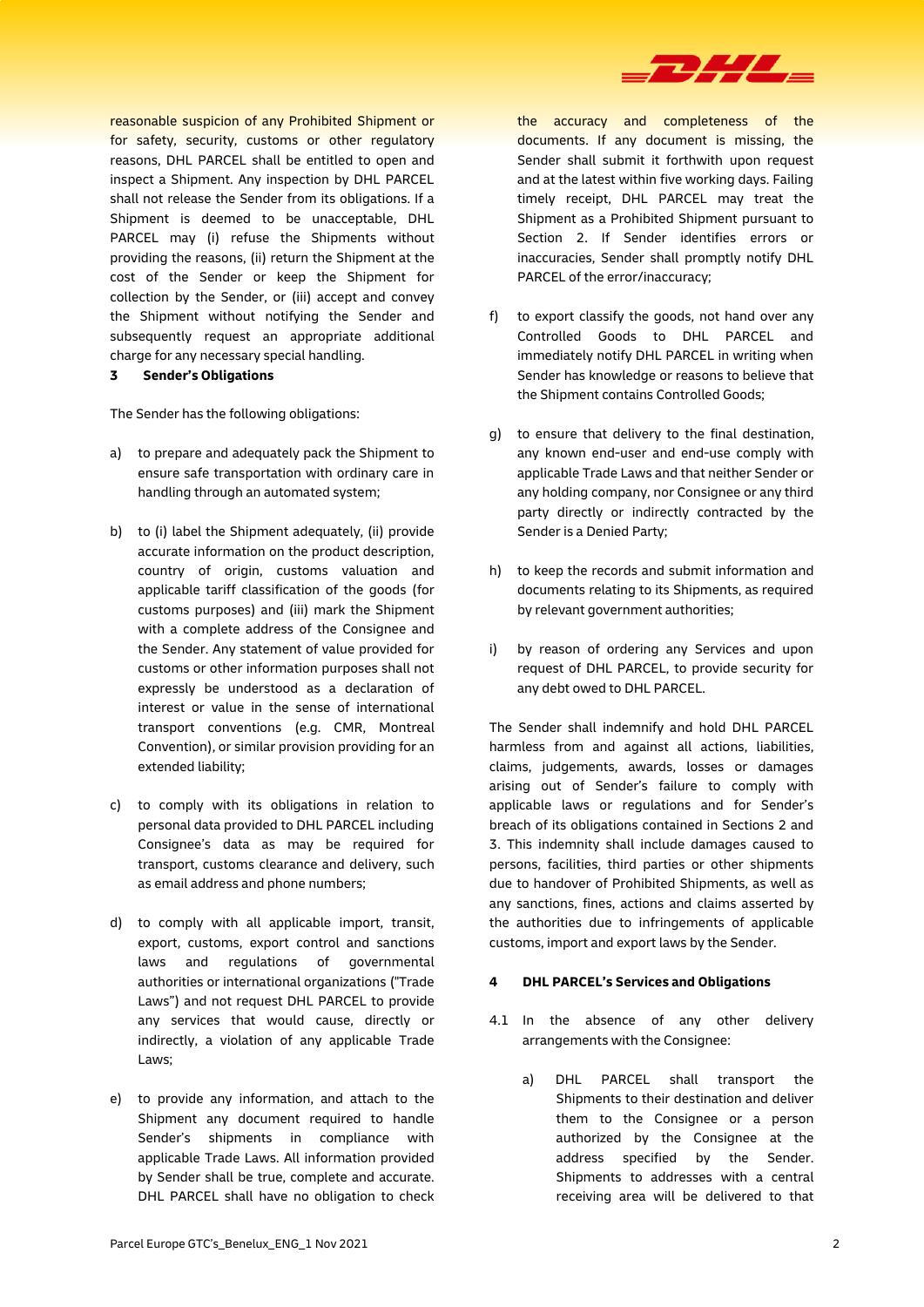

area. Small format Shipments without additional service may be delivered into the Consignee's letter box. Shipments cannot be delivered to PO boxes. For certain delivery destinations, Shipments may also be made available to the Consignee at a Servicepoint, Parcelstation, locker or a similar storage facility; or

- b) If neither the Consignee nor an authorized person is present at the time of delivery, and subject to local legislation, DHL PARCEL may hand over the Shipment to a substitute Consignee and will inform the Consignee of such delivery. DHL PARCEL will not deliver to a substitute Consignee if the Sender selected a *"Consignee Only"* service, where this option is available. Substitute Consignees include relatives of the Consignee, other persons present on the Consignee's premises or in the immediate vicinity (neighbours).
- 4.2 Unless otherwise agreed in writing, Shipments that cannot be delivered as provided above will be kept for pick-up by the Consignee or another authorized person at a Servicepoint, Parcelstation, locker or a similar storage facility for a period of at least 7 calendar days from the day following the day of the first delivery attempt. DHL PARCEL will inform the Consignee of such non-delivery. This will also apply where DHL PARCEL cannot reasonably be expected to make the delivery due to extraordinary circumstances or excessive difficulties at the delivery address.
- 4.3 DHL PARCEL is not obliged to deliver against a proof of delivery. DHL PARCEL may use electronic devices to evidence collection and/or delivery of a Shipment, including observations. Such electronic documentation constitutes sufficient proof of delivery.
- 4.4 DHL PARCEL will follow any lawful instruction issued by any government authority with respect to the Shipment, including but not limited to detention, inspections or forfeiture.
- 4.5 If a Shipment is deemed to be unacceptable pursuant to Section 2, or it has been undervalued for customs purposes, or Consignee cannot be reasonably identified or located, or Consignee refuses delivery or refuses to pay customs duties or other Shipment charges, DHL PARCEL will use

reasonable efforts to return the Shipment to the Sender at Sender's cost, failing which the Shipment may be released, disposed of or sold in accordance with applicable laws and without incurring any liability whatsoever to Sender or anyone else, with the proceeds applied against customs duties, Shipment charges and related administrative costs with the balance of the proceeds of a sale to be returned to Sender. Unless prohibited by local legislation, the Sender authorizes DHL PARCEL to destroy any Shipment which any law or circumstances prevent DHL PARCEL from returning to Sender as well as any Shipment with dangerous goods or perishable goods.

- 4.6 DHL PARCEL will make every reasonable effort to deliver the Shipment according to its regular transit times but these are not guaranteed and do not form part of the contract.
- 4.7 DHL PARCEL may at its sole discretion select the route for transport and subcontract all or part of the service.
- 4.8 Further details of the DHL PARCEL Services available in each country, including the applicable delivery options, are available from DHL PARCEL's customer service.

# **5 Charges and Duties**

Unless otherwise agreed:

- 5.1 The price for transport and other services ("Charges") shall be charged in accordance with DHL PARCEL's then applicable rate list. Unless otherwise specified, the Charges are net rates exclusive of taxes, customs duties, customs bonds and other regulatory fees paid by DHL PARCEL to import or export the Shipment ("Duties"). Unless otherwise agreed (e.g. for Europlus), the Sender shall pay the Charges prior to shipping and DHL PARCEL shall request the Consignee to pay or reimburse the Duties.
- 5.2 The Sender, or the Consignee when DHL PARCEL acts on the Consignee's behalf, shall pay or reimburse DHL PARCEL for all Charges and Duties owed for services provided by DHL or incurred by DHL PARCEL on the Sender's or Consignee's behalf. Payment of Duties may be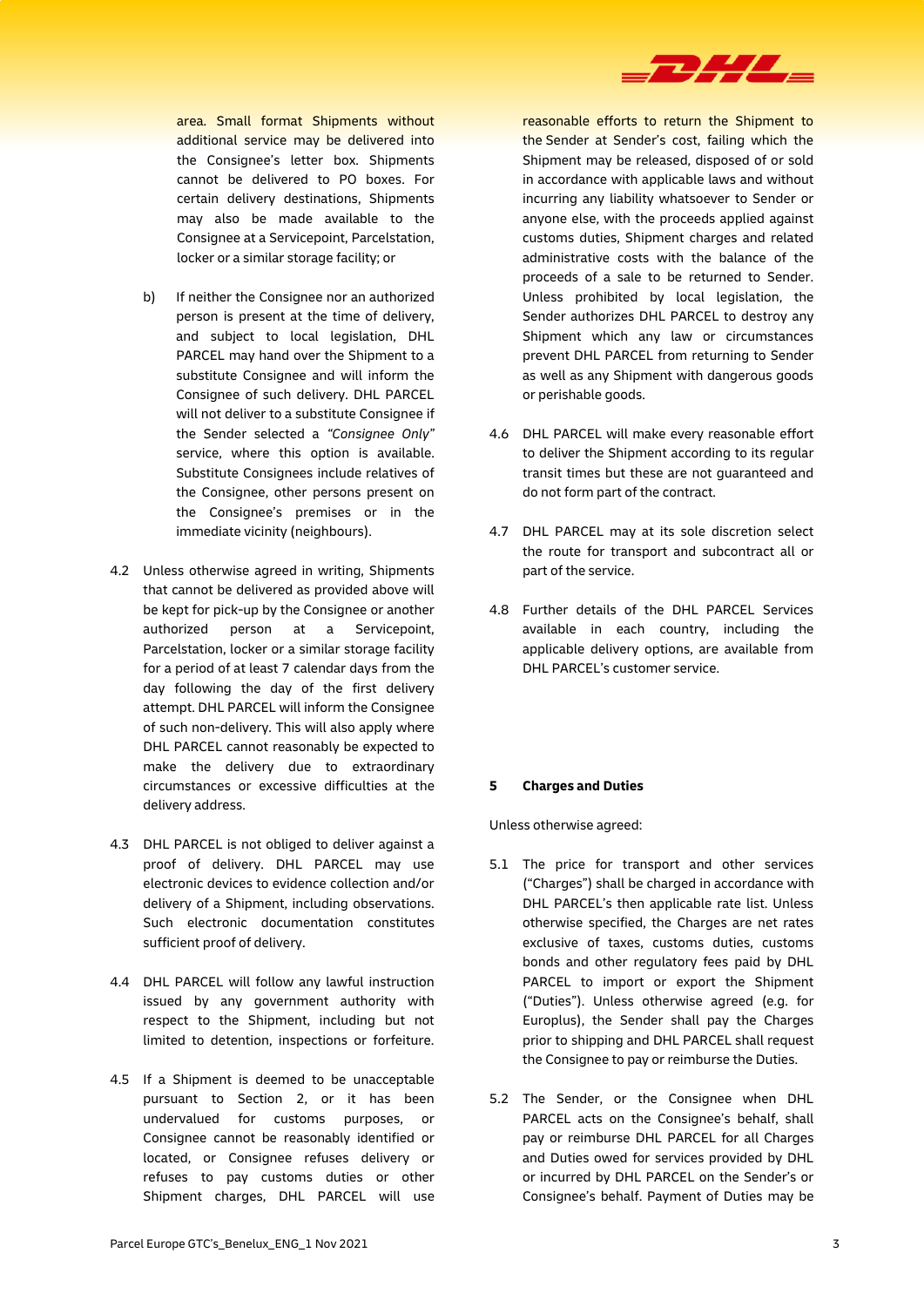

requested prior to delivery. Payment by the Consignee shall release the Sender of its payment responsibilities.

- 5.3 It is the Sender's responsibility to adequately inform the Consignee of the expected Charges and Duties. If the Consignee refuses to pay the Charges and Duties owed, this shall be deemed a refusal to accept delivery and the Sender shall remain jointly and severally responsible for their payment.
- 5.4 DHL PARCEL may exercise a lien or right of retention on goods and documents in its possession towards any person who demands their deliver. DHL PARCEL may also exercise its right of lien against the Sender or the Consignee in connection with any amounts due to it for previously performed Services
- 5.5 All goods, documents and monies in possession of DHL PARCEL in connection with the Shipment will serve as pledge for all claims which it may have against the Sender.

#### **6 DHL PARCEL's Liability**

- 6.1 DHL PARCEL's liability in respect of any one Shipment shall be limited in accordance with the following mandatory provisions:
	- a) for cross border Shipments transported by road (which shall be deemed the default mode of transportation), DHL PARCEL's liability is or shall be deemed to be limited by the Convention for the International Carriage of Goods by Road (CMR) to the lower of (i) current market value or declared value, or (ii) 8.33 Special Drawing Rights per kilogram (approximately EUR 10 per kilogram). Such limits will also apply to national road transportation in the absence of any mandatory or lower liability limits in the applicable national transport law.
	- b) for Shipments transported by air (including ancillary road transport or stops en route), DHL PARCEL's liability is limited by the Montreal Convention or the Warsaw Convention as applicable, or in the absence of such Convention, to the lower of (i) the current market or declared value, or (ii) 22 Special Drawing Rights per kilogram (approximately EUR 27 per kilogram).
- 6.2 DHL PARCEL's liability is strictly limited to direct loss and damage to a Shipment only and to the per kilogram limits in this Section 6. All other types of loss or damage are excluded (including but not limited to lost profits, income, interest, future business), whether such loss or damage is special or indirect, and even if the risk of such loss or damage was brought to DHL PARCEL's attention. Except where the Montreal Convention applies, this limitation does not apply to damage due to DHL PARCEL's wilful misconduct or such default as, in accordance with the applicable law, is considered as equivalent to wilful misconduct.
- 6.3 DHL PARCEL must be notified in writing at the time of delivery in the case of apparent Shipment damage and at the latest within 7 days of delivery, Sundays and public holidays excluded, in the case of non-apparent Shipment loss or damage, unless otherwise provided by applicable law. All claims for indemnity must be submitted in writing to DHL PARCEL within thirty (30) days from the date of delivery of the shipment in the event of damage, partial loss or delay and within sixty (60) days from the date that DHL PARCEL accepted the shipment in the event of total loss, failing which DHL PARCEL shall have no liability, unless contrary to compulsory law.

#### **7 Shipment Insurance**

- 7.1 If the Sender regards the above liability limits as insufficient it can make a special declaration of value and request insurance. DHL PARCEL may be able to arrange additional insurance covering the value in respect of loss or damage to the Shipment, provided that the Shipment is compliant with these Terms and Conditions and the Sender so instructs DHL PARCEL in writing and pays the applicable premium.
- 7.2 Shipment insurance does not cover indirect loss or damage, or loss or damage caused by delays. The following shall be excluded from the above insurance cover:
	- a) loss and damage to Prohibited Shipments pursuant to Section 2;
	- b) loss and damage to Shipments which was caused by inadequate or defective packaging;
	- c) loss and damage to Shipments caused by the Sender; and